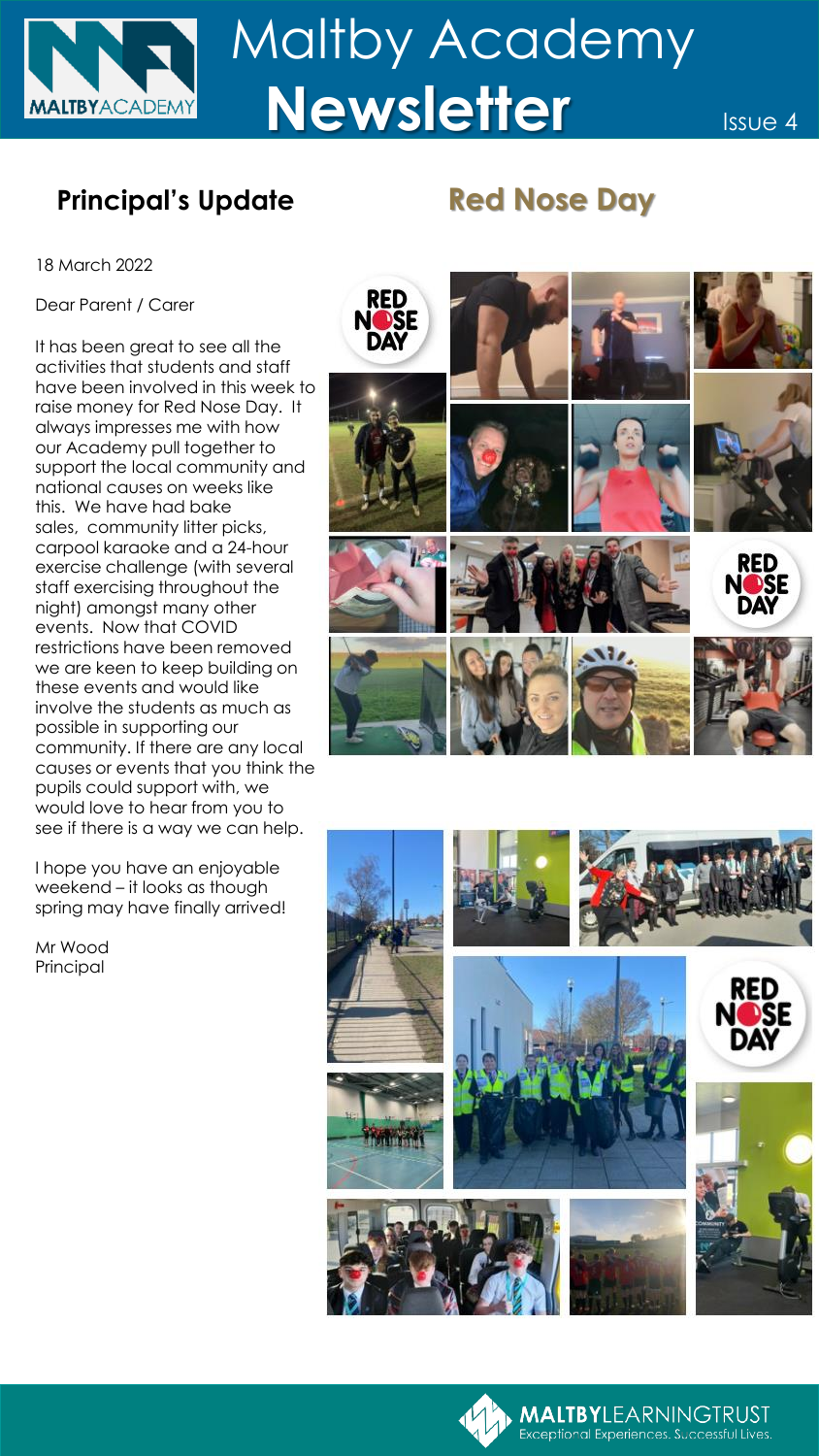

# **Department Information**

### Space Club

Space Club (Y7-10) are planning on moving to the Moon! They meet every Thursday week B in 5G10 to plan their mission. So far stage 1 is complete - they have successfully designed their rovers to explore the surface of the Moon and collect samples to gain information about the conditions and resources there. Now they just need to figure out how to get there...





### Social Sciences Careers Event

20 industry professionals attended the Academy to speak to Post 16 students from MLT and Wath Academy. Professionals from a variety of linked sectors attended from a police officer, mental health nurses, an emergency medical dispatcher, a radiographer, a solicitor, a clinical psychologist, midwives and other specialist nurses and support workers.

They spoke to all of our Y12 Social Sciences students about routes into the different professions, their roles and responsibilities and the benefits and drawbacks of the job. Students found the sessions extremely helpful with regard to gaining more information about alternative routes into the different professions and what it is like working in the different industry sectors. The Social Sciences department would like to thank all professionals that attended as it has been an invaluable experience for Year 12 students.